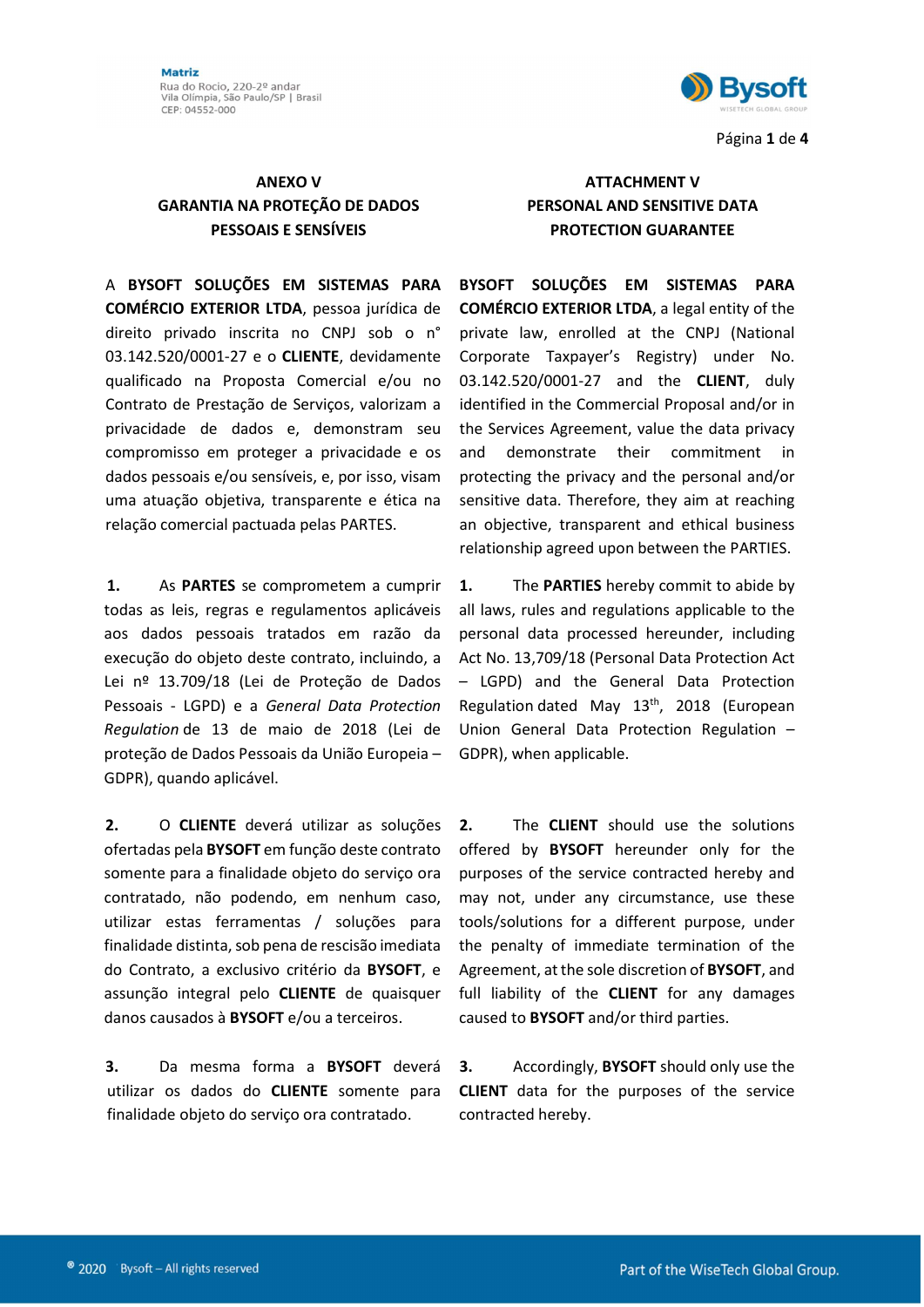4. O CLIENTE se obriga a ser o único e exclusivo responsável pelo armazenamento, tratamento e compartilhamento dos dados utilizados nas ferramentas / soluções da BYSOFT, sendo dados pessoais, sensíveis ou não, mesmo se o CLIENTE optar pelo uso de sua plataforma computacional.

5. Caso seja contratado os serviços em nuvem da BYSOFT (hosting), a BYSOFT será responsável tão somente pela segurança dos dados nele armazenados, desde que o CLIENTE siga as orientações de procedimentos de segurança apresentadas pela **BYSOFT** e as melhores práticas para acesso aos dados utilizadas no mercado.

6. No caso de envio de dados pessoais pelo CLIENTE à BYSOFT, o CLIENTE declara e garante que constituiu a base de dados de forma lícita em conformidade com a legislação vigente, e que possui autorização expressa sobre o compartilhamento dos dados com a BYSOFT, a depender da hipótese legal que autoriza o tratamento de dados realizado pelo CLIENTE.

7. A BYSOFT garante possuir política apropriada de proteção de dados pessoais compatíveis com todas as leis aplicáveis, incluindo, mas não se limitando, a adoção de medidas técnicas apropriadas para proteger os dados pessoais contra:

- (i) ameaças ou riscos à privacidade, à segurança, à integridade e à confidencialidade;
- (ii) destruição acidental ou ilícita, perda, alteração, divulgação e/ou acesso não autorizado;
- (iii)quaisquer outras formas ilegais de tratamento dos dados; e
- (iv) incidentes de segurança ou privacidade.

4. The **CLIENT** commits to be entirely responsible for the storage, processing and sharing of data used in the **BYSOFT** tools/solutions, this being personal data, sensitive or not, even if the **CLIENT** chooses to use its computing platform.

5. If BYSOFT'S cloud services (hosting) are contracted, BYSOFT shall only be responsible for the security of data stored therein, provided that the CLIENT follows the security procedures' instructions presented by BYSOFT and the best practices for access to the data used in the market.

6. In the event of forwarding personal data by the CLIENT to BYSOFT, the CLIENT hereby represents and warrants that it has constituted the database in a lawful way within the current legislation and that it has express authorization regarding data sharing with BYSOFT, depending on the legal provision which authorizes data processing by the CLIENT.

7. BYSOFT warrants that it has appropriate personal data protection policy compatible with all applicable laws, including, but not limited to, the adoption of appropriate technical measures for protecting the personal data against:

(i) threats or risks to privacy, security, integrity and confidentiality;

(ii) accidental or unlawful destruction, loss, unauthorized alteration, disclosure and/or access;

(iii) any other unlawful ways of processing data; and

(iv) security or privacy incidents.

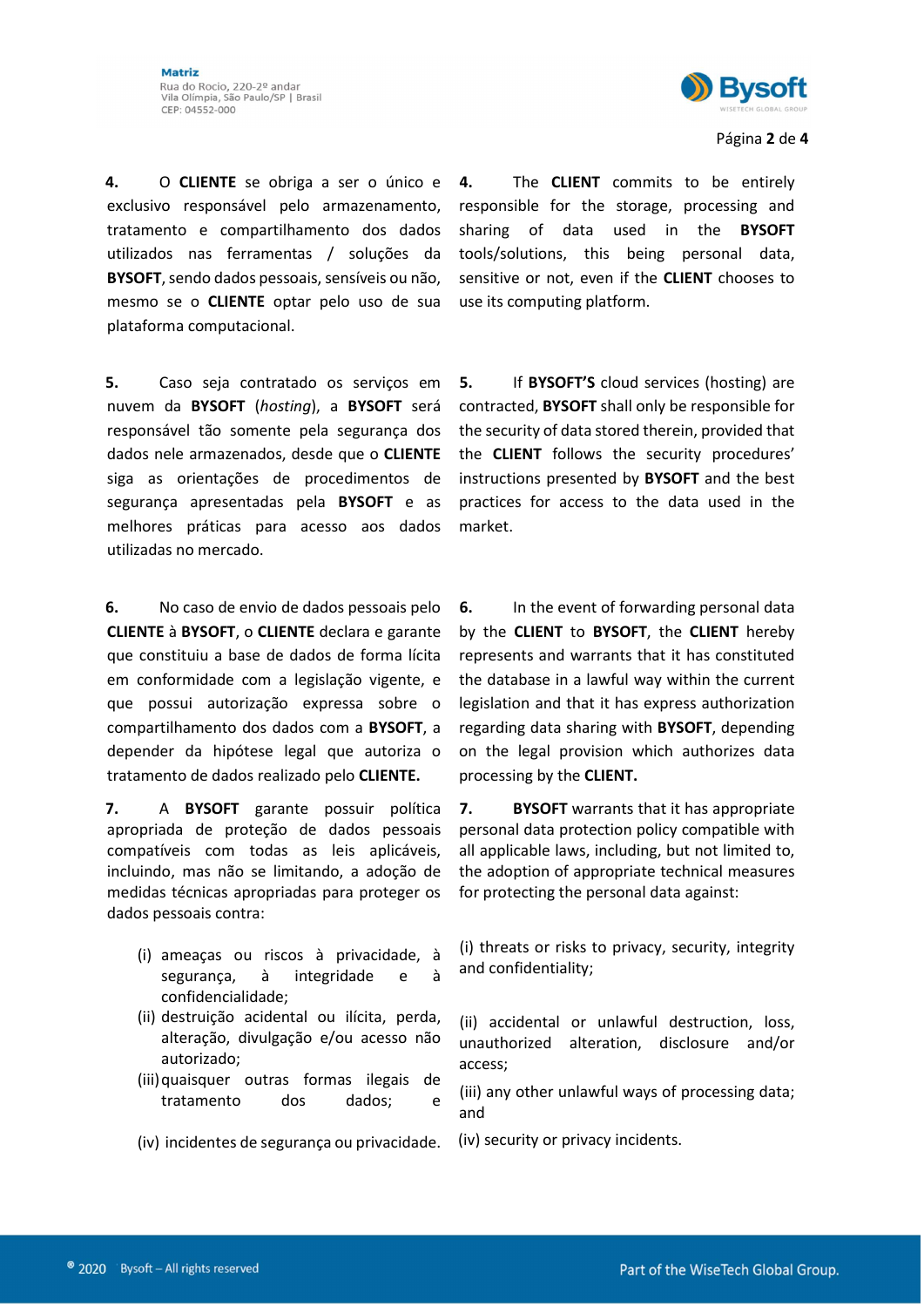

Página 3 de 4

8. O CLIENTE fica obrigado a efetuar toda e qualquer gestão de vulnerabilidades aplicada no mercado para seu ambiente informatizado, se for de sua responsabilidade, tais como, mas não se limitando: Sistemas operacionais, acesso à internet, ambiente de rede, acesso ao servidor, firewall, e demais ações de segurança pertinentes onde as ferramentas / soluções contratadas da BYSOFT sejam utilizadas e/ou instaladas no ambiente do CLIENTE.

9. No caso de o CLIENTE contratar os servicos de *hosting*, a **BYSOFT** se obriga a efetuar a gestão de vulnerabilidades de seu ambiente relacionada ao armazenamento e tratamento de dados pessoais provenientes do CLIENTE, realizando testes periódicos para identificação e imediata correção de eventuais vulnerabilidades que venham a ser identificadas.

10. Na eventualidade de serem solicitadas à BYSOFT informações relativas ao tratamento de Dados Pessoais, seja pelo titular dos dados e/ou pela autoridade de proteção de dados e/ou terceiros, a BYSOFT encaminhará esse pedido à apreciação do CLIENTE.

11. A BYSOFT desde já informa que poderá realizar transferência internacional de dados pessoais para empresas pertencentes ao seu mesmo grupo econômico e/ou para prestadores de serviços eventualmente contratados, que proporcionem grau de proteção de dados pessoais de acordo com a legislação vigente sobre o assunto.

12. Quando da operação de tratamento realizada, independentemente do meio, do País de sua sede ou do País onde estejam localizados os dados, aplicar-se-á a Lei Geral de Proteção de Dados (LGPD) Brasileira (Lei 13.708/18) desde 8. The **CLIENT** is bound to perform any and all management of vulnerabilities applied in the market for its computerized environment, if it is under its responsibility, such as, but not limited to: Operating systems, access to internet, network environment, access to the server, firewall, and other relevant security actions where the contracted tools/solutions of **BYSOFT** are used and/or installed at the CLIENT'S environment.

9. If the **CLIENT** hires the hosting services, **BYSOFT** commits to perform the management of vulnerabilities of its environment related to the storage and processing of personal data from the CLIENT, performing periodical tests for identification and prompt correction of vulnerabilities, if any, that are identified.

10. If information relating to the processing of Personal Data is requested to BYSOFT, whether by the data holder and/or the data protection authority and/or third parties, BYSOFT shall submit this request to the CLIENT.

11. BYSOFT hereby informs that it may perform the international transfer of personal data to companies pertaining to the same economic group as it and/or to providers of services, if any, that are contracted, which provide a degree of protection of personal data pursuant to the current legislation on the subject.

12. By the time of the processing operation carried out, irrespective of the media, of the Country of its headquarters or of the Country where the data is located, the Brazilian General Data Protection Regulation (LGPD) (Law No.